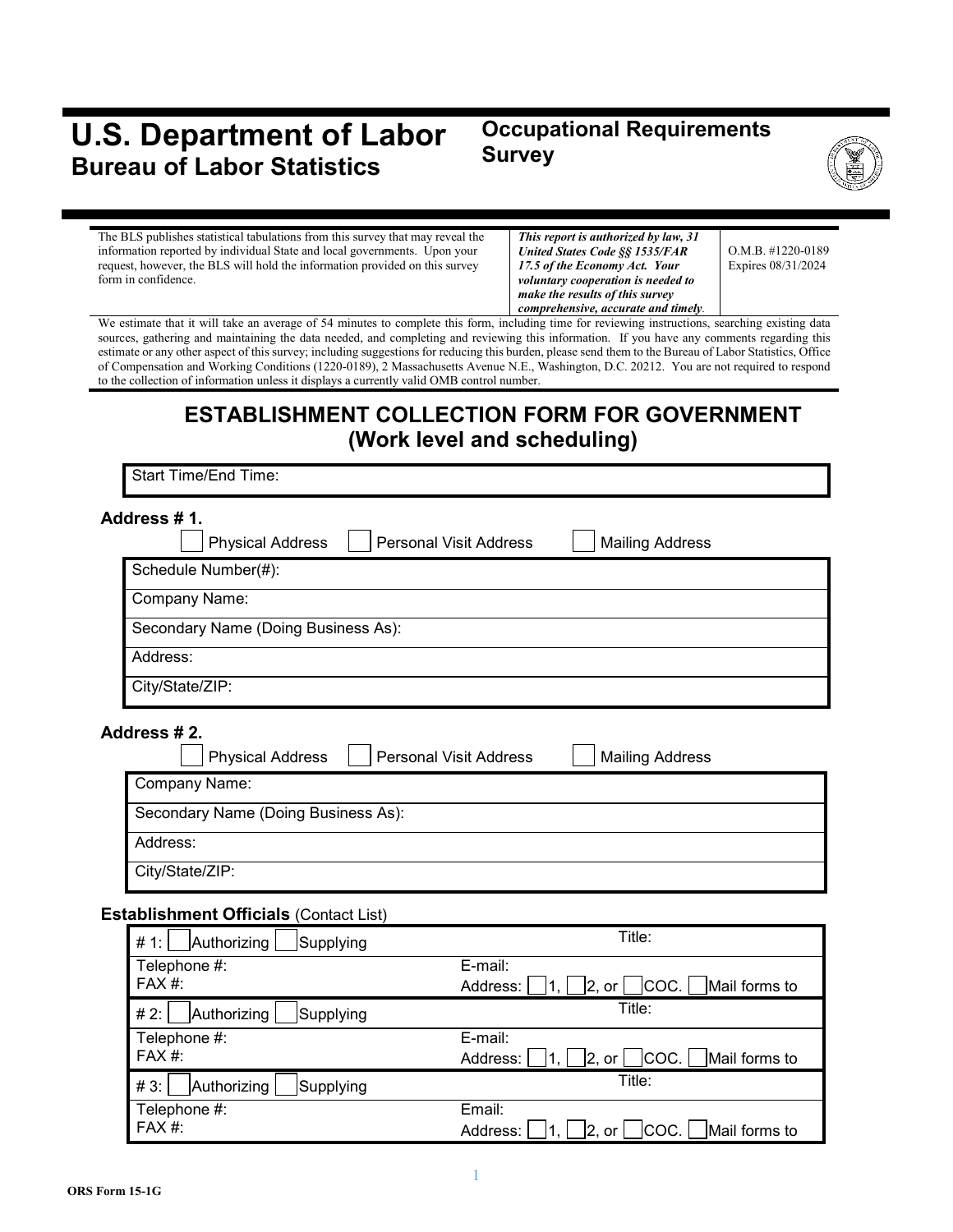# **Central Office Clearance** (Complete if clearance and/or data obtained from this source)

| Schedule (data) obtained:  <br>Clearance obtained: |
|----------------------------------------------------|
| Company Name:                                      |
| Address:                                           |
| City/State/ZIP:                                    |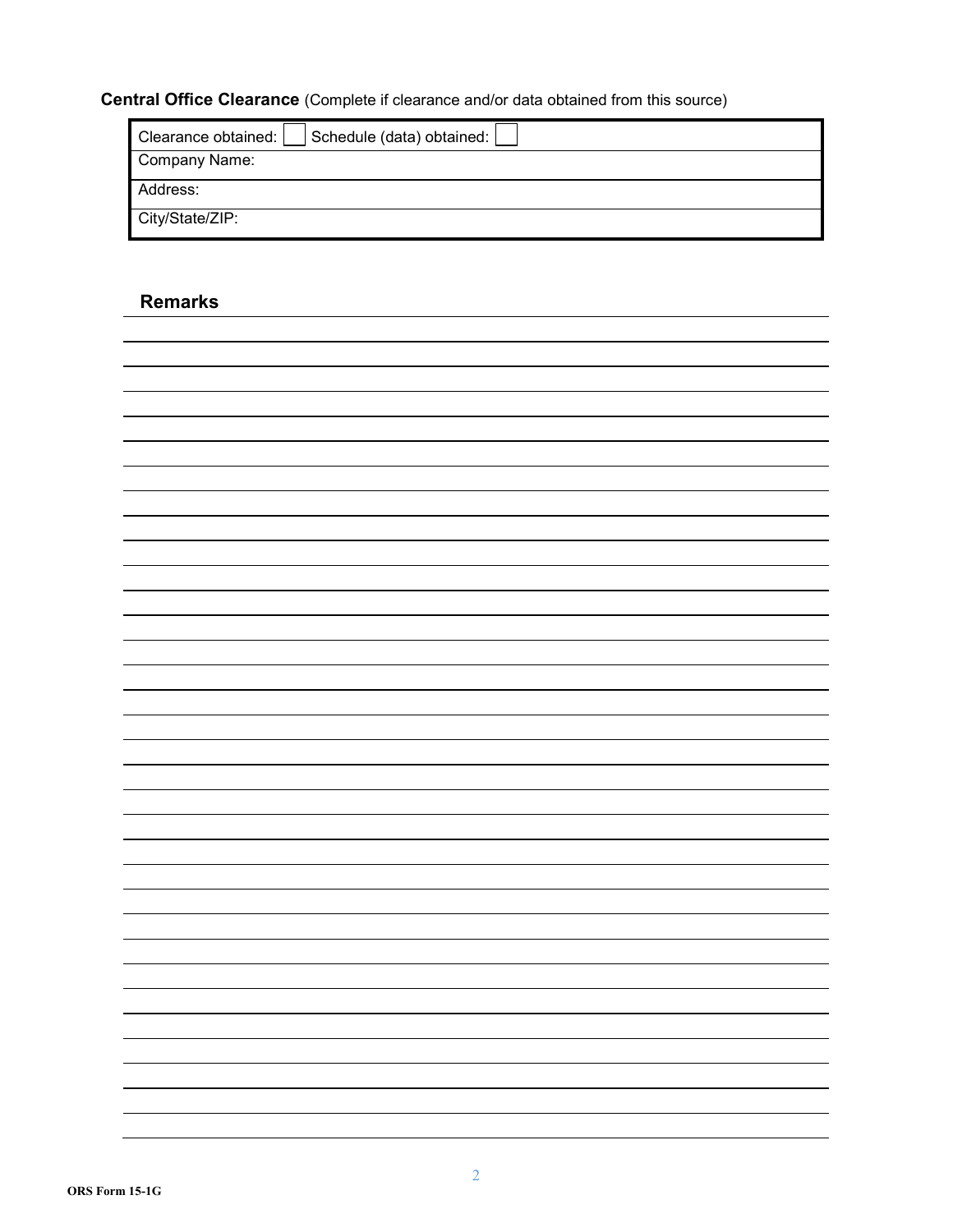## **COMPANY DATA**

| <b>Establishment Information (current data)</b> | Schedule #:              |                        |
|-------------------------------------------------|--------------------------|------------------------|
| State:                                          | <b>Sample Number:</b>    |                        |
| <b>Assigned Employment:</b>                     | <b>Total Employment:</b> | <b>PSO Employment:</b> |
| <b>NAICS:</b>                                   |                          |                        |
| <b>Establishment Description:</b>               |                          |                        |
| <b>Product Description:</b>                     |                          |                        |

## **Collection Information**

| $- \cdot$                    | Collection:                        |
|------------------------------|------------------------------------|
| Economist:                   | Method                             |
| <b>Field</b>                 | оt                                 |
| <b>Collection</b> Γ<br>Date: | ' Reference Date:<br>'avrol<br>oll |

| $\Box$ Respondent waived confidentiality | $\Box$ Data obtained electronically |
|------------------------------------------|-------------------------------------|
|------------------------------------------|-------------------------------------|

**Document obtained** (Secondary data source)

| Yes.<br>Written Permission:<br>' No | <sup>1</sup> Name and Title of Official:                |
|-------------------------------------|---------------------------------------------------------|
| Date of Permission:                 | <b>Permission on file at RO:</b> $\int$<br>' No<br>Yes. |

#### **Status**

| <b>Establishment Status:</b> | <b>Remarks:</b> |
|------------------------------|-----------------|
| Usable                       |                 |
| Refusal                      |                 |
| Out of business              |                 |
| Out of scope                 |                 |
| $\exists$ No matching jobs   |                 |
| Duplicate                    |                 |

#### **SMG Notification**

| Reason:                               | <b>Remarks:</b> |
|---------------------------------------|-----------------|
| Ownership/NAICS change                |                 |
| Part of assigned unit                 |                 |
| Collected unit larger than assigned   |                 |
| Employment +/- 20% of assigned        |                 |
| Employment up - business fluctuations |                 |
| Sampled employment wrong              |                 |
| SMG chose establishment subsample     |                 |
| Overlap (set by system)               |                 |
| Other discrepancy                     |                 |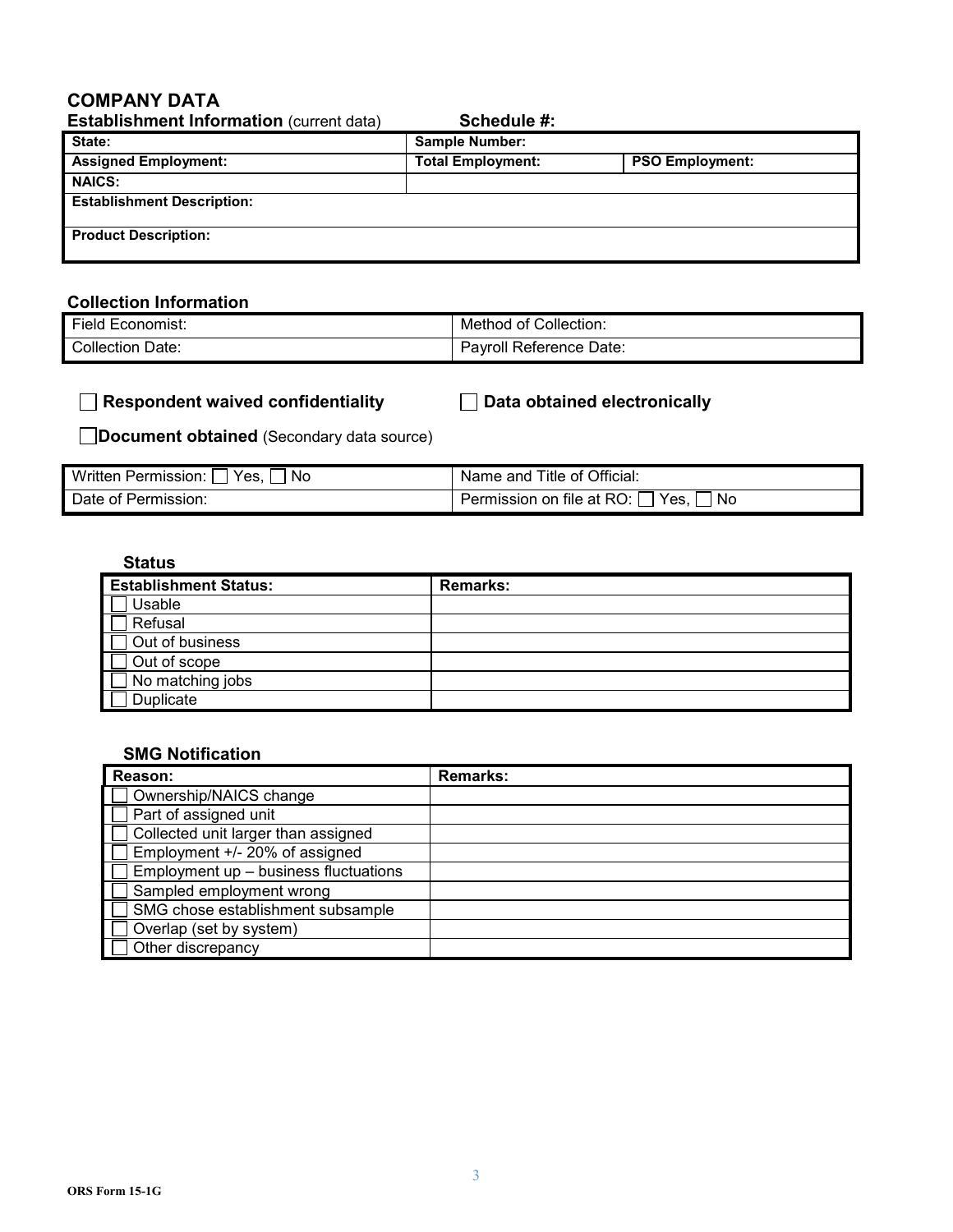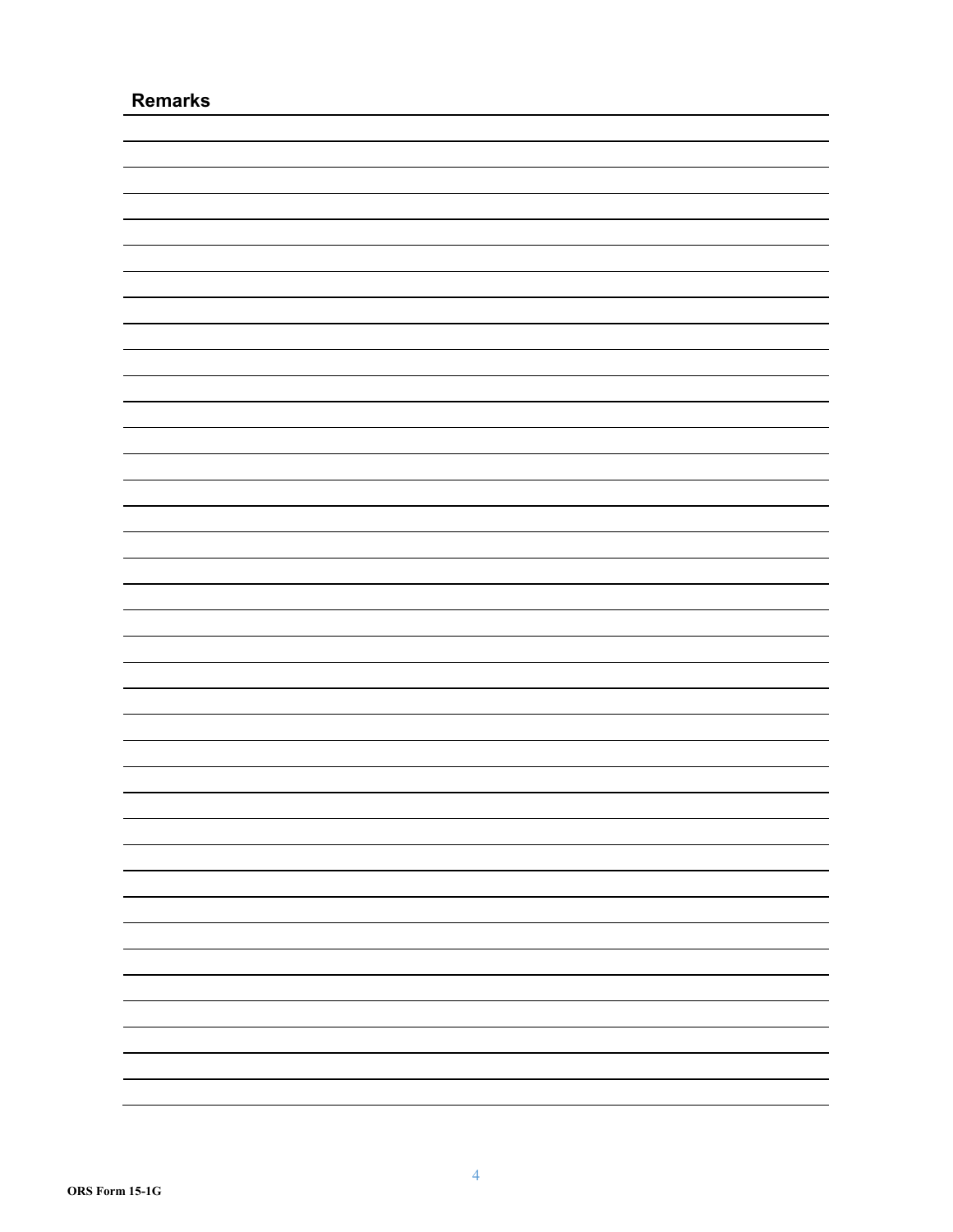# **OCCUPATIONAL REQUIREMENTS SURVEY - Leveling Schedule Number:**

| Occupation:<br>Quote:            |                          |
|----------------------------------|--------------------------|
| <b>Establishment Grade:</b>      | SOC:                     |
| <b>Establishment Rate Range:</b> | Establishment Job Title: |

|  | Non-supervisory□ Lead□ Supervisory□ |
|--|-------------------------------------|
|--|-------------------------------------|

| Factor                                | Level | Education, experience, other comments |
|---------------------------------------|-------|---------------------------------------|
| <b>KNOWLEDGE</b>                      |       |                                       |
| JOB CONTROLS AND<br><b>COMPLEXITY</b> |       |                                       |
| <b>CONTACTS</b>                       |       |                                       |
| <b>PHYSICAL ENVIRONMENT</b>           |       |                                       |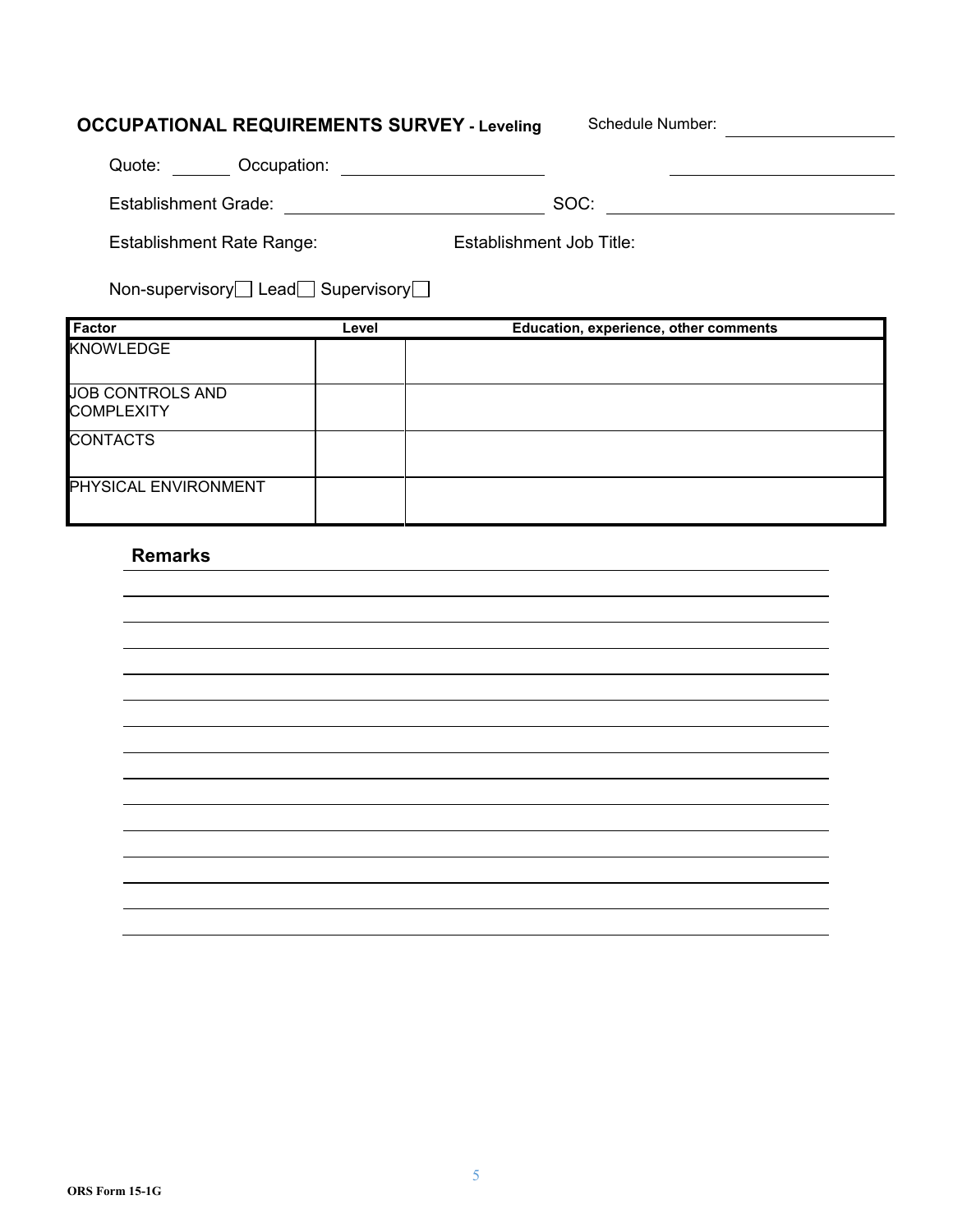| <b>OCCUPATIONAL REQUIREMENTS SURVEY - Leveling</b> |       | Schedule Number:                      |  |
|----------------------------------------------------|-------|---------------------------------------|--|
| Quote: Occupation:                                 |       |                                       |  |
| <b>Establishment Grade:</b>                        |       | SOC:                                  |  |
| <b>Establishment Rate Range:</b>                   |       | Establishment Job Title:              |  |
|                                                    |       |                                       |  |
| Non-supervisory□ Lead□ Supervisory□                |       |                                       |  |
| Factor                                             | Level | Education, experience, other comments |  |
| <b>KNOWLEDGE</b>                                   |       |                                       |  |
| <b>JOB CONTROLS AND</b><br><b>COMPLEXITY</b>       |       |                                       |  |

PHYSICAL ENVIRONMENT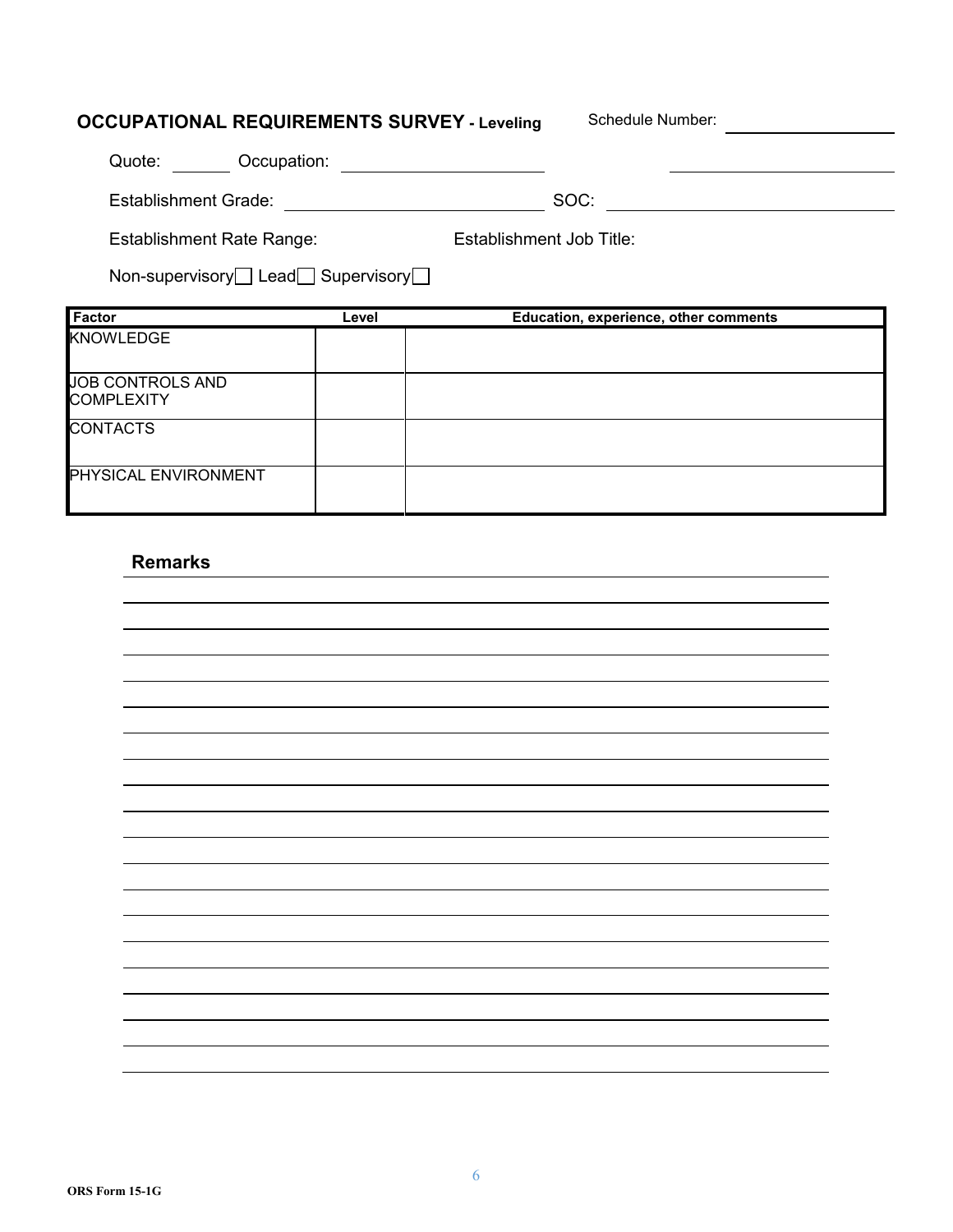| <b>OCCUPATIONAL REQUIREMENTS SURVEY - Leveling</b> |       | Schedule Number:                      |  |
|----------------------------------------------------|-------|---------------------------------------|--|
| Quote: Occupation:                                 |       |                                       |  |
| Establishment Grade:                               |       | SOC:                                  |  |
| <b>Establishment Rate Range:</b>                   |       | Establishment Job Title:              |  |
| Non-supervisory Lead Supervisory                   |       |                                       |  |
|                                                    |       |                                       |  |
| Factor                                             | Level | Education, experience, other comments |  |
| <b>KNOWLEDGE</b>                                   |       |                                       |  |
| <b>JOB CONTROLS AND</b><br><b>COMPLEXITY</b>       |       |                                       |  |
| <b>CONTACTS</b>                                    |       |                                       |  |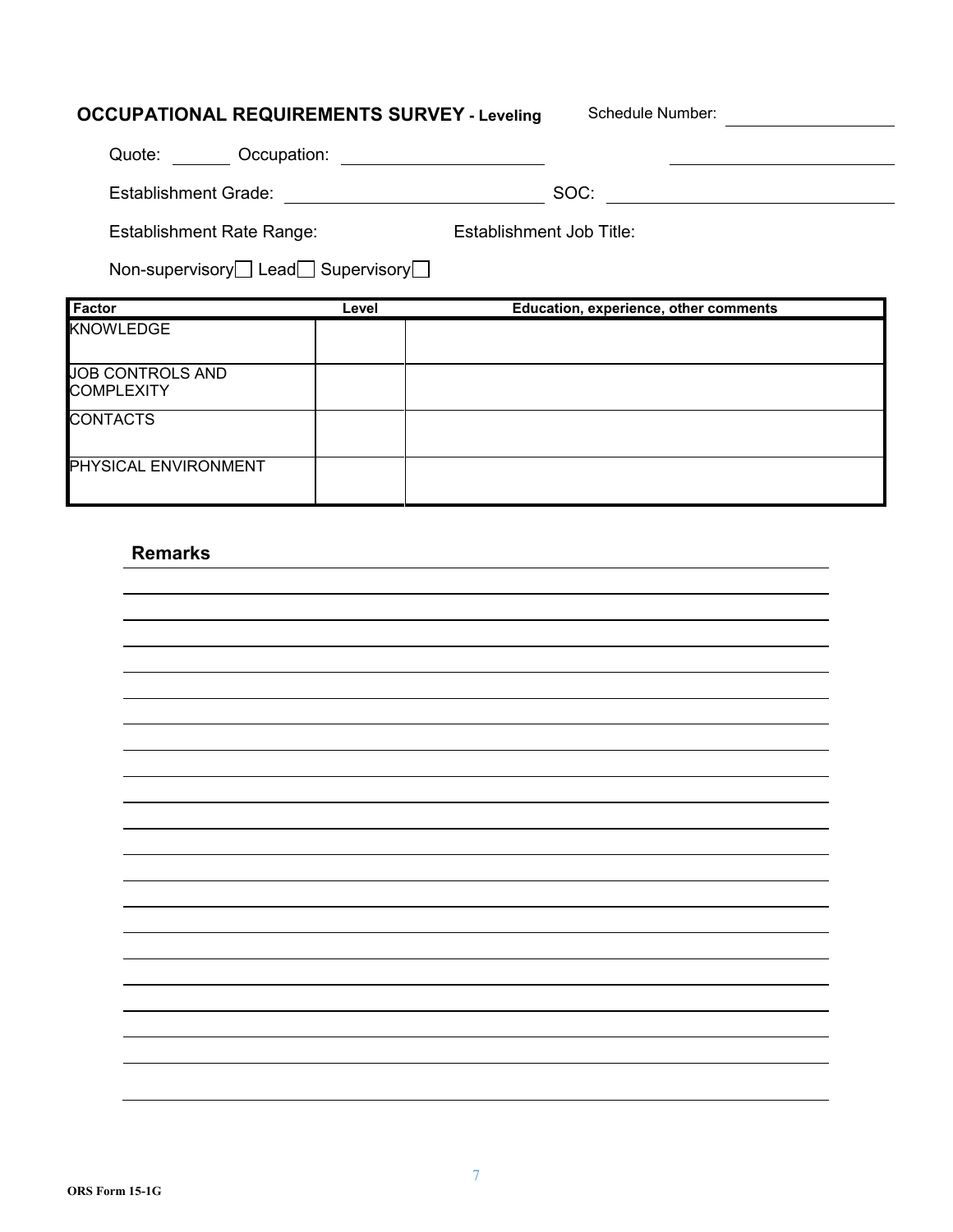| <b>OCCUPATIONAL REQUIREMENTS SURVEY - Leveling</b> |                                              | Schedule Number:                      |
|----------------------------------------------------|----------------------------------------------|---------------------------------------|
| Quote: Occupation:                                 |                                              |                                       |
| Establishment Grade:                               | <u> 1980 - Jan Jawa Barat, prima propins</u> | SOC:                                  |
| <b>Establishment Rate Range:</b>                   |                                              | Establishment Job Title:              |
| Non-supervisory Lead Supervisory                   |                                              |                                       |
|                                                    |                                              |                                       |
| Factor                                             | Level                                        | Education, experience, other comments |
| <b>KNOWLEDGE</b>                                   |                                              |                                       |
| JOB CONTROLS AND<br><b>COMPLEXITY</b>              |                                              |                                       |
| <b>CONTACTS</b>                                    |                                              |                                       |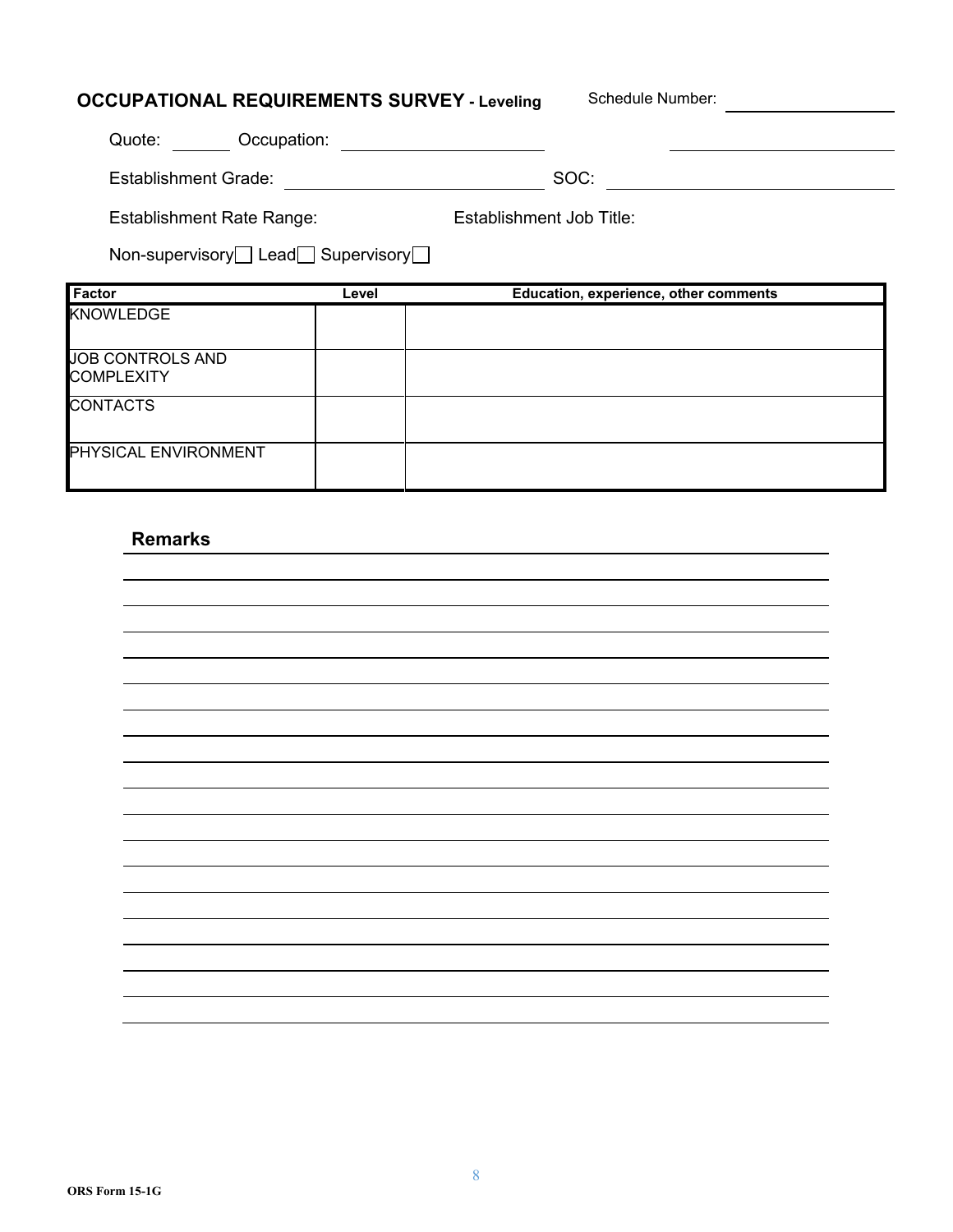| <b>OCCUPATIONAL REQUIREMENTS SURVEY - Leveling</b> |       | Schedule Number:                      |
|----------------------------------------------------|-------|---------------------------------------|
| Quote: Occupation:                                 |       |                                       |
| Establishment Grade:                               |       | SOC:                                  |
| <b>Establishment Rate Range:</b>                   |       | Establishment Job Title:              |
| Non-supervisory Lead Supervisory                   |       |                                       |
| Factor                                             | Level | Education, experience, other comments |
| <b>KNOWLEDGE</b>                                   |       |                                       |
| <b>JOB CONTROLS AND</b>                            |       |                                       |
| <b>COMPLEXITY</b>                                  |       |                                       |
| <b>CONTACTS</b>                                    |       |                                       |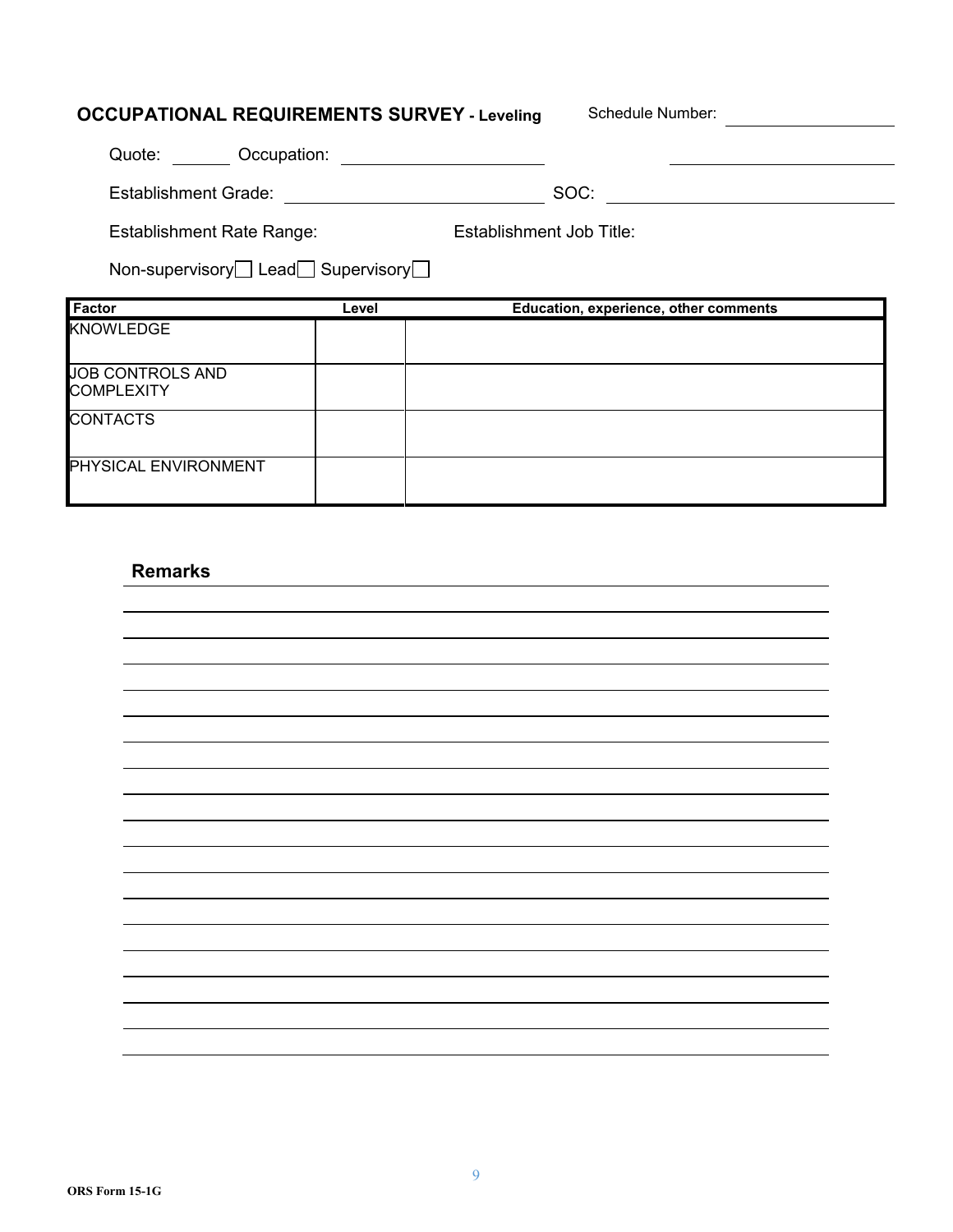| <b>OCCUPATIONAL REQUIREMENTS SURVEY - Leveling</b> |       | Schedule Number:                      |  |
|----------------------------------------------------|-------|---------------------------------------|--|
| Quote: Occupation:                                 |       |                                       |  |
| <b>Establishment Grade:</b>                        |       | SOC:                                  |  |
| <b>Establishment Rate Range:</b>                   |       | Establishment Job Title:              |  |
| Non-supervisory□ Lead□ Supervisory□                |       |                                       |  |
|                                                    |       |                                       |  |
| Factor                                             | Level | Education, experience, other comments |  |
| <b>KNOWLEDGE</b>                                   |       |                                       |  |
| <b>JOB CONTROLS AND</b><br><b>COMPLEXITY</b>       |       |                                       |  |
| <b>CONTACTS</b>                                    |       |                                       |  |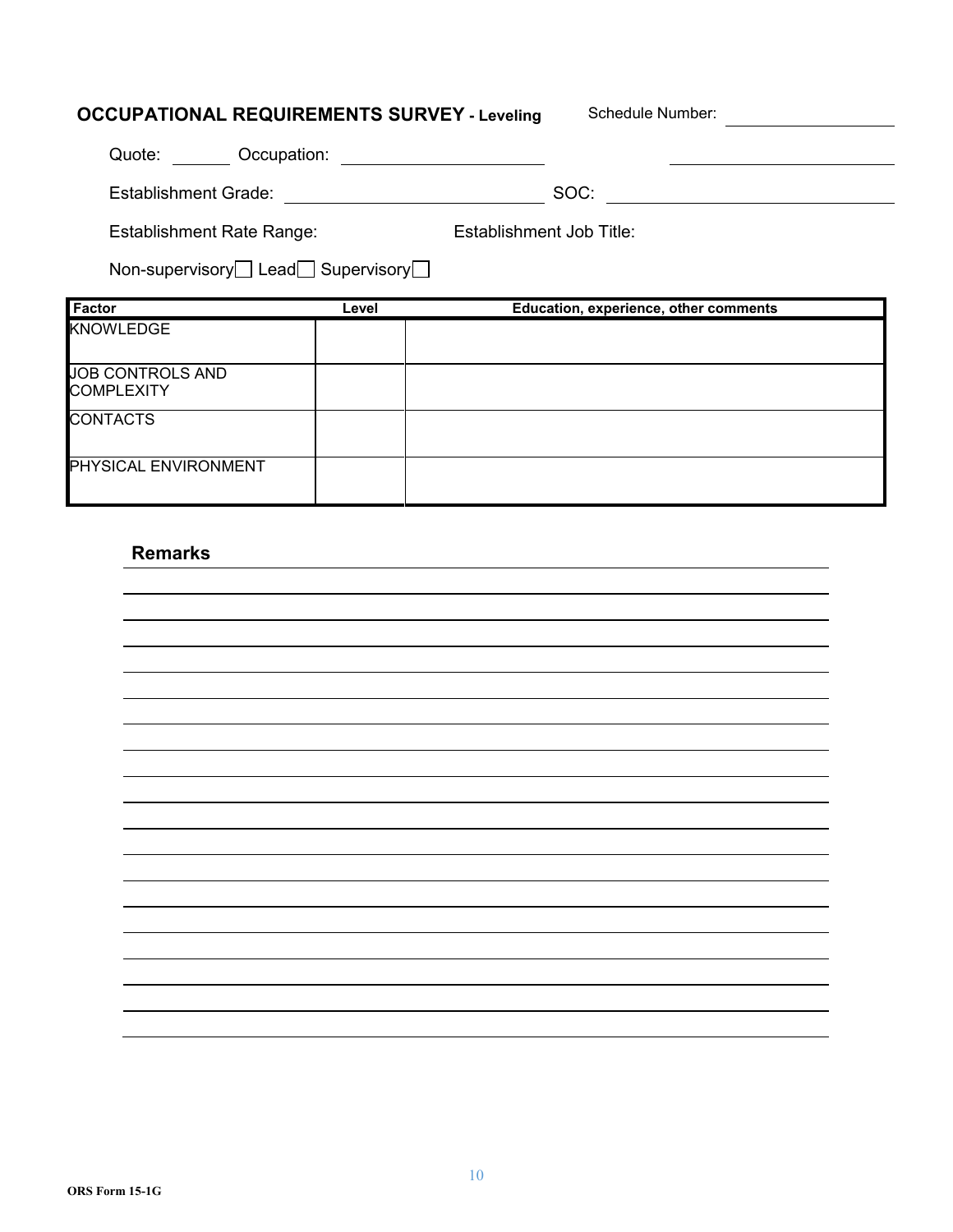| <b>OCCUPATIONAL REQUIREMENTS SURVEY - Leveling</b>    |       | Schedule Number:                      |
|-------------------------------------------------------|-------|---------------------------------------|
| Quote: Occupation:                                    |       |                                       |
| <b>Establishment Grade:</b>                           |       | SOC:                                  |
| <b>Establishment Rate Range:</b>                      |       | Establishment Job Title:              |
| Non-supervisory $\Box$ Lead $\Box$ Supervisory $\Box$ |       |                                       |
| <b>Factor</b>                                         |       |                                       |
|                                                       | Level | Education, experience, other comments |
| KNOWLEDGE                                             |       |                                       |
| <b>JOB CONTROLS AND</b><br><b>COMPLEXITY</b>          |       |                                       |
| <b>CONTACTS</b>                                       |       |                                       |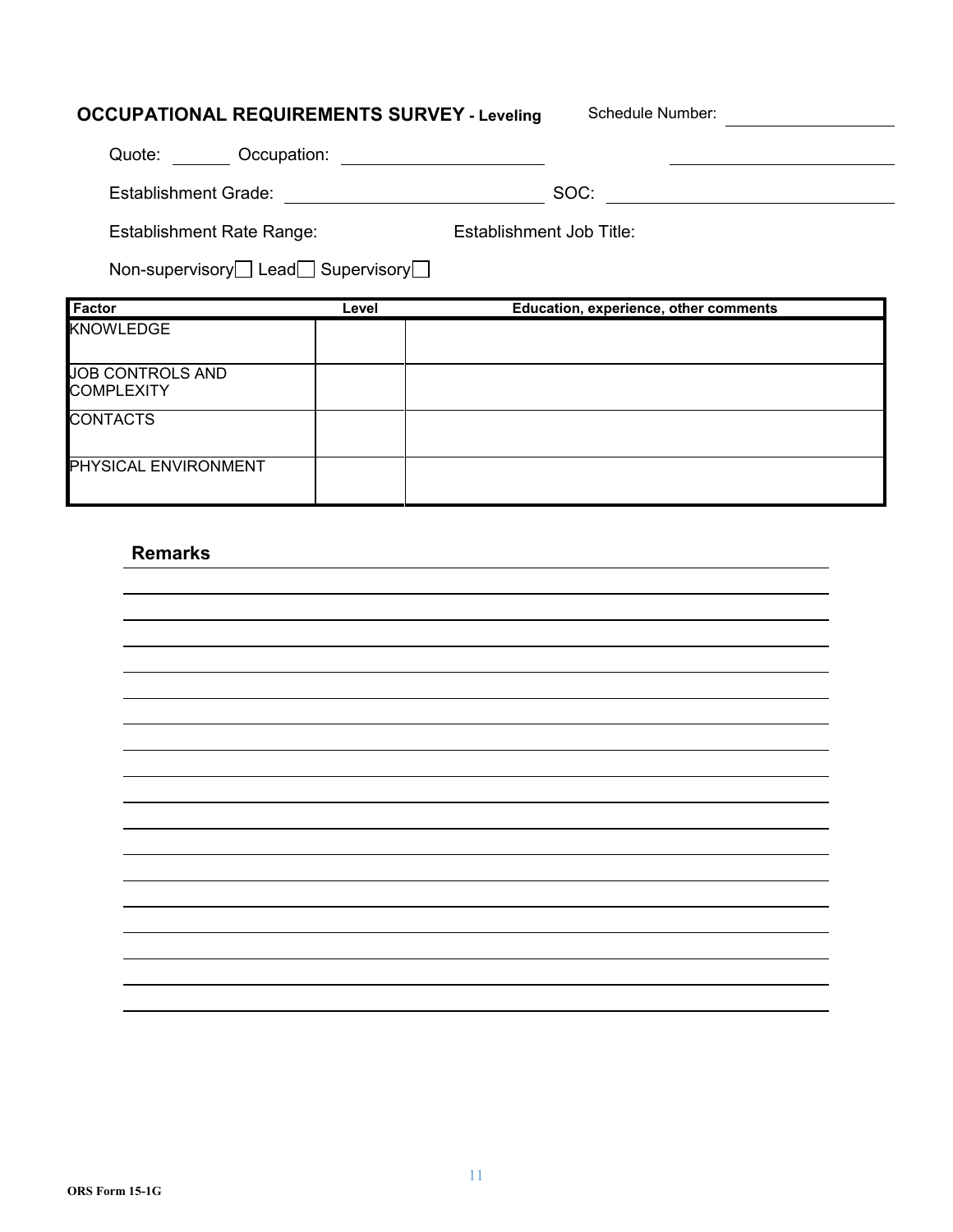| <b>OCCUPATIONAL REQUIREMENTS SURVEY - Leveling</b>    |       | Schedule Number:                      |  |
|-------------------------------------------------------|-------|---------------------------------------|--|
| Quote: Occupation:                                    |       |                                       |  |
| Establishment Grade:                                  |       | SOC:                                  |  |
| <b>Establishment Rate Range:</b>                      |       | Establishment Job Title:              |  |
| Non-supervisory $\Box$ Lead $\Box$ Supervisory $\Box$ |       |                                       |  |
|                                                       |       |                                       |  |
| Factor                                                | Level | Education, experience, other comments |  |
| <b>KNOWLEDGE</b>                                      |       |                                       |  |
| <b>JOB CONTROLS AND</b><br><b>COMPLEXITY</b>          |       |                                       |  |
| <b>CONTRACTS</b>                                      |       |                                       |  |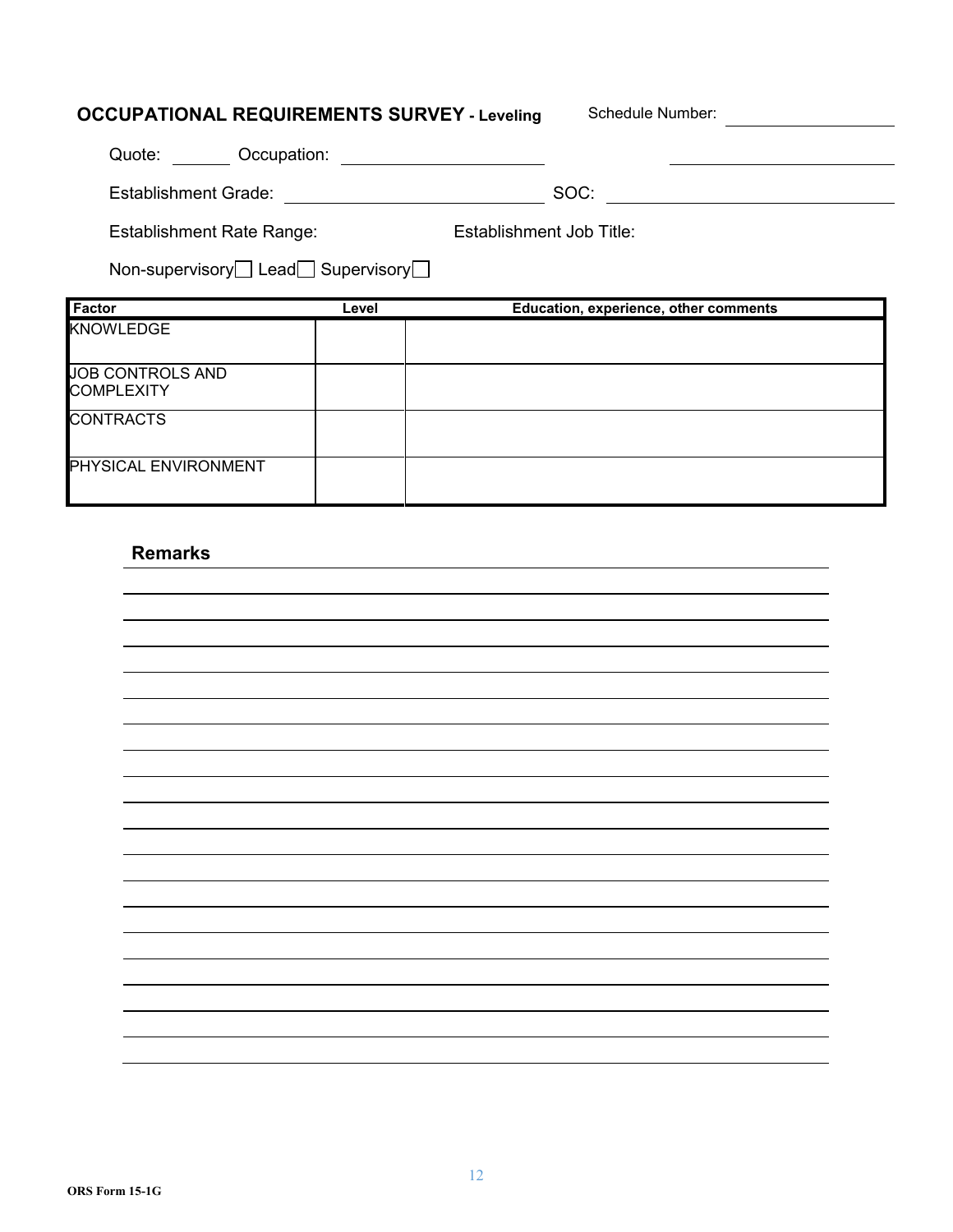#### **OCCUPATIONAL REQUIREMENTS SURVEY – Base Leveling Supervisor**

Schedule Number:

| <b>Supervisor</b> |                                  |               |                         |                          |  |
|-------------------|----------------------------------|---------------|-------------------------|--------------------------|--|
| 1 <sup>st</sup>   | $2^{nd}$                         | $3^{rd} \Box$ | Line Supervisor/Manager |                          |  |
|                   | Quote:                           | Occupation:   |                         |                          |  |
|                   | <b>Establishment Grade:</b>      |               |                         | SOC:                     |  |
|                   | <b>Establishment Rate Range:</b> |               |                         | Establishment Job Title: |  |

Highest Level Non-Supervisory Subordinate Position \_\_\_\_\_\_\_\_\_\_\_\_\_\_\_\_\_\_\_\_\_\_\_\_\_\_\_\_\_\_

| <b>Factor</b>                         | Level | Education, experience, other comments |
|---------------------------------------|-------|---------------------------------------|
| <b>KNOWLEDGE</b>                      |       |                                       |
| JOB CONTROLS AND<br><b>COMPLEXITY</b> |       |                                       |
| <b>CONTACTS</b>                       |       |                                       |
| PHYSICAL ENVIRONMENT                  |       |                                       |

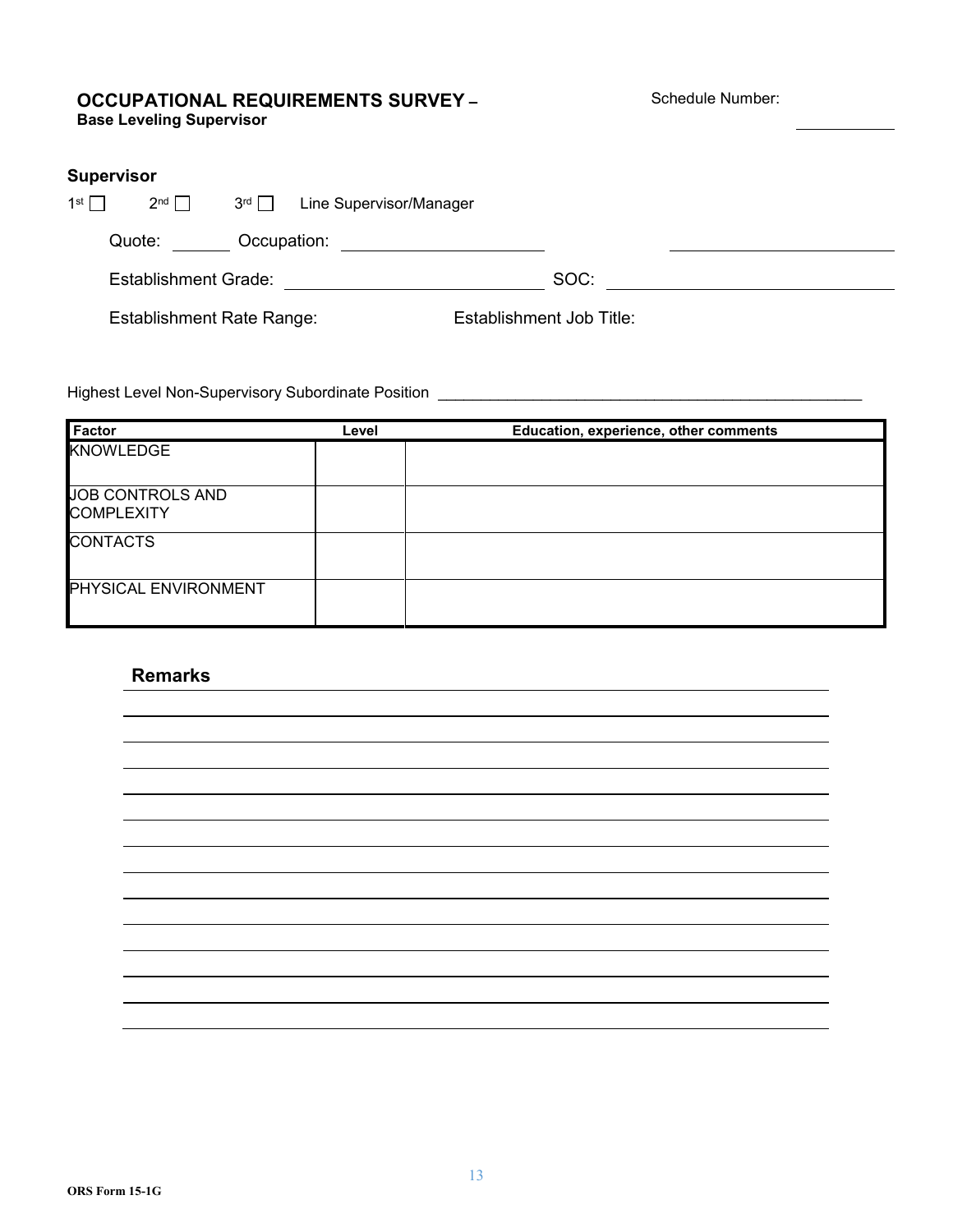# **OCCUPATIONAL REQUIREMENTS SURVEY –**

Schedule Number:

**Leveling on Duties and Responsibilities of Supervisor**

| Supervisor |  |  |  |  |
|------------|--|--|--|--|
|            |  |  |  |  |

| 1st $\Box$ | $2^{nd}$                    | 3 <sup>rd</sup> | Line Supervisor/Manager |      |  |
|------------|-----------------------------|-----------------|-------------------------|------|--|
|            | Quote:                      | Occupation:     |                         |      |  |
|            | <b>Establishment Grade:</b> |                 |                         | SOC: |  |

Establishment Rate Range: Establishment Job Title:

| <b>Factor</b>                         | Level | Education, experience, other comments |
|---------------------------------------|-------|---------------------------------------|
| <b>KNOWLEDGE</b>                      |       |                                       |
| JOB CONTROLS AND<br><b>COMPLEXITY</b> |       |                                       |
| <b>CONTACTS</b>                       |       |                                       |
| PHYSICAL ENVIRONMENT                  |       |                                       |

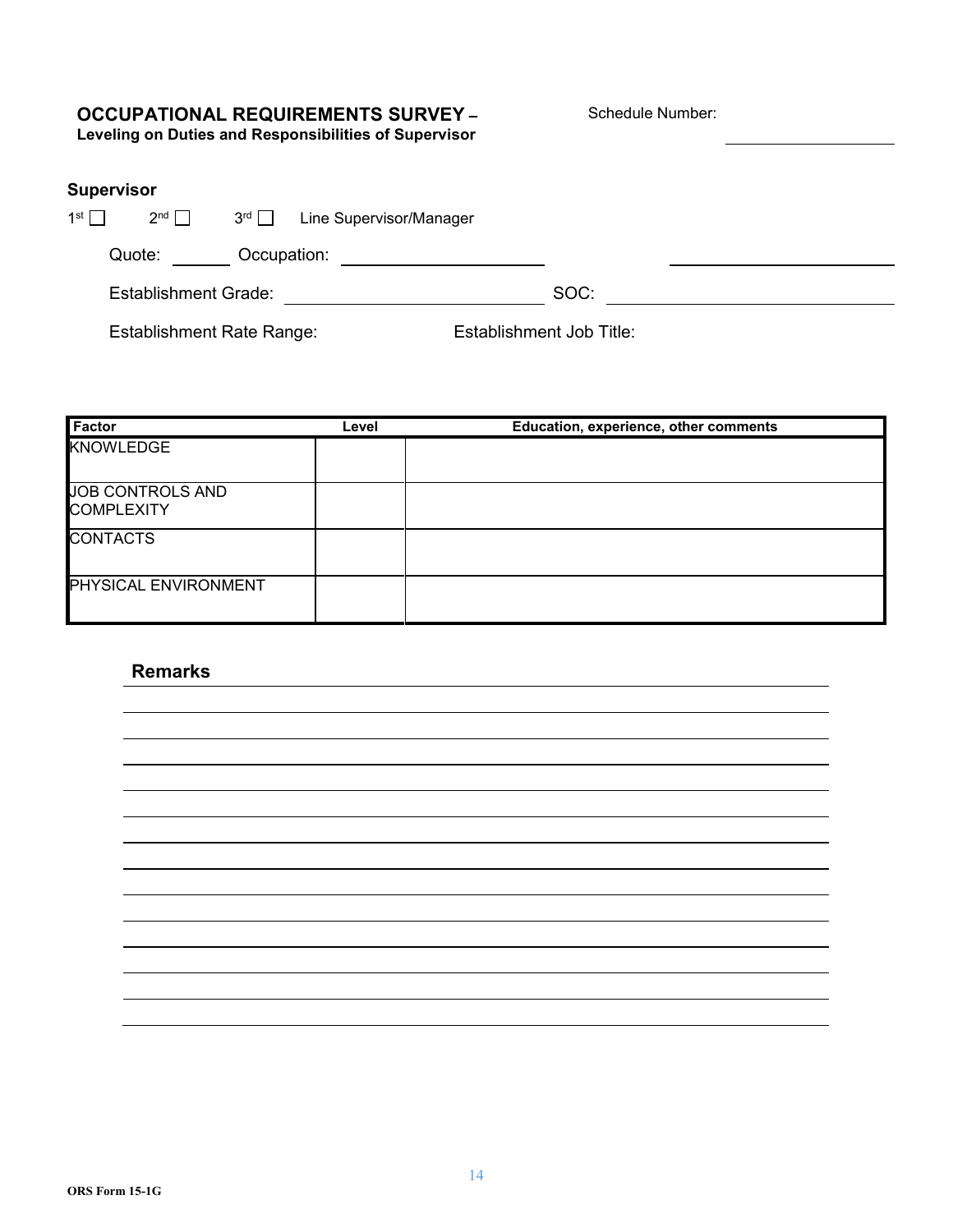#### **OCCUPATIONAL REQUIREMENTS SURVEY – Leveling Summary Schedule Number: Constant Constant Constant Constant Constant Constant Constant Constant Constant Constant Constant Constant Constant Constant Constant Constant Constant Constant Constant Constant Con**

| <b>Leveling Factors</b>               | QUOTE 1 | <b>QUOTE 2</b> | QUOTE 3 | <b>QUOTE 4</b> | QUOTE 5 | QUOTE 6 | <b>QUOTE 7</b> | <b>QUOTE 8</b> |
|---------------------------------------|---------|----------------|---------|----------------|---------|---------|----------------|----------------|
| KNOWLEDGE                             |         |                |         |                |         |         |                |                |
| JOB CONTROLS AND<br><b>COMPLEXITY</b> |         |                |         |                |         |         |                |                |
| <b>CONTACTS</b>                       |         |                |         |                |         |         |                |                |
| PHYSICAL ENVIRONMENT                  |         |                |         |                |         |         |                |                |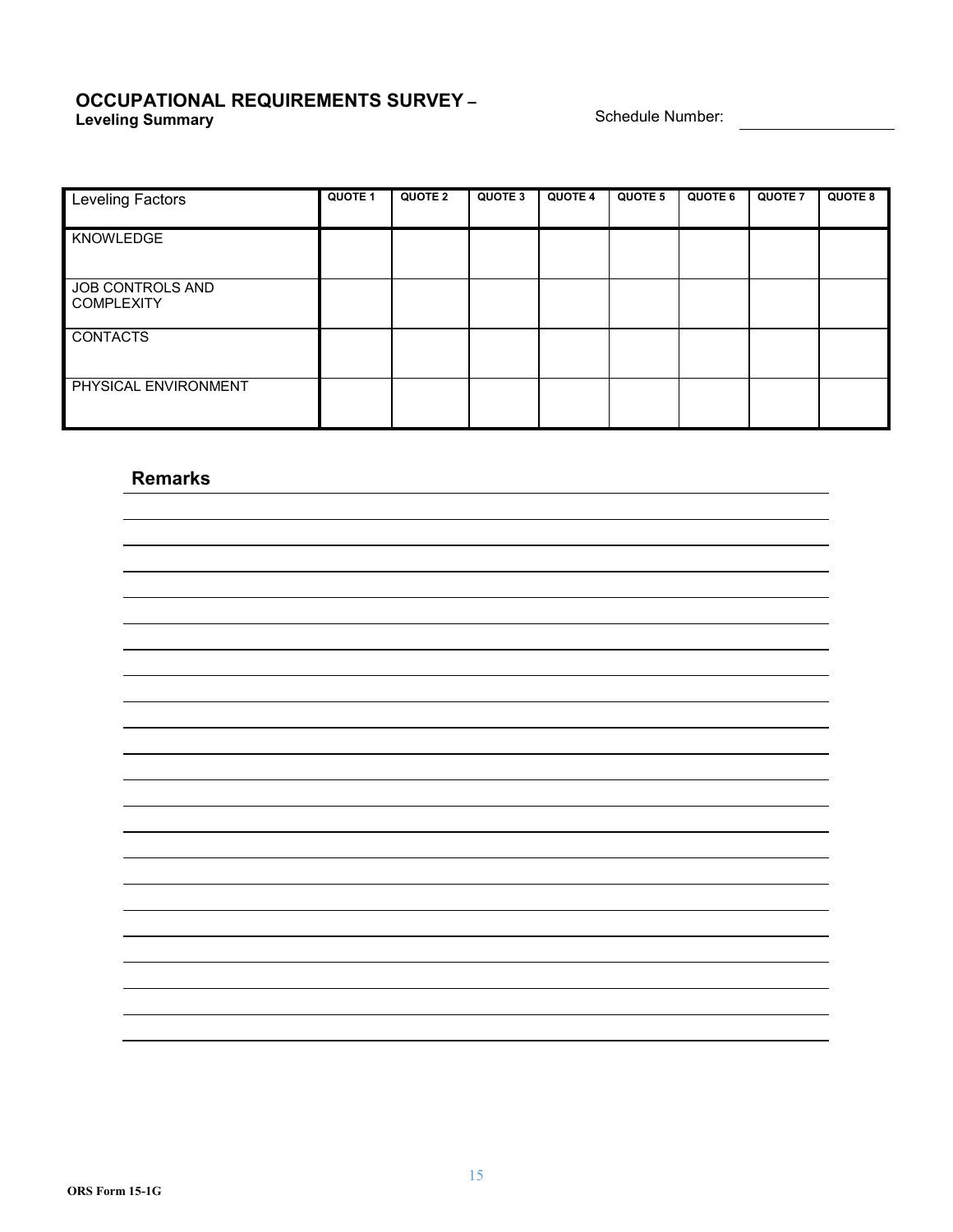#### **OCCUPATIONAL REQUIREMENTS SURVEY - Work Schedule**

Schedule Number:

| Quote # | Work Schedule # | Description/occupation | Hours/day | Hours/week | Weeks/year | Type |
|---------|-----------------|------------------------|-----------|------------|------------|------|
|         |                 |                        |           |            |            |      |
|         |                 |                        |           |            |            |      |
|         |                 |                        |           |            |            |      |
|         |                 |                        |           |            |            |      |
|         |                 |                        |           |            |            |      |
|         |                 |                        |           |            |            |      |
|         |                 |                        |           |            |            |      |
|         |                 |                        |           |            |            |      |
|         |                 |                        |           |            |            |      |

For "Work Schedule #" note also if Alternate work schedule (Only needed for index schedules)